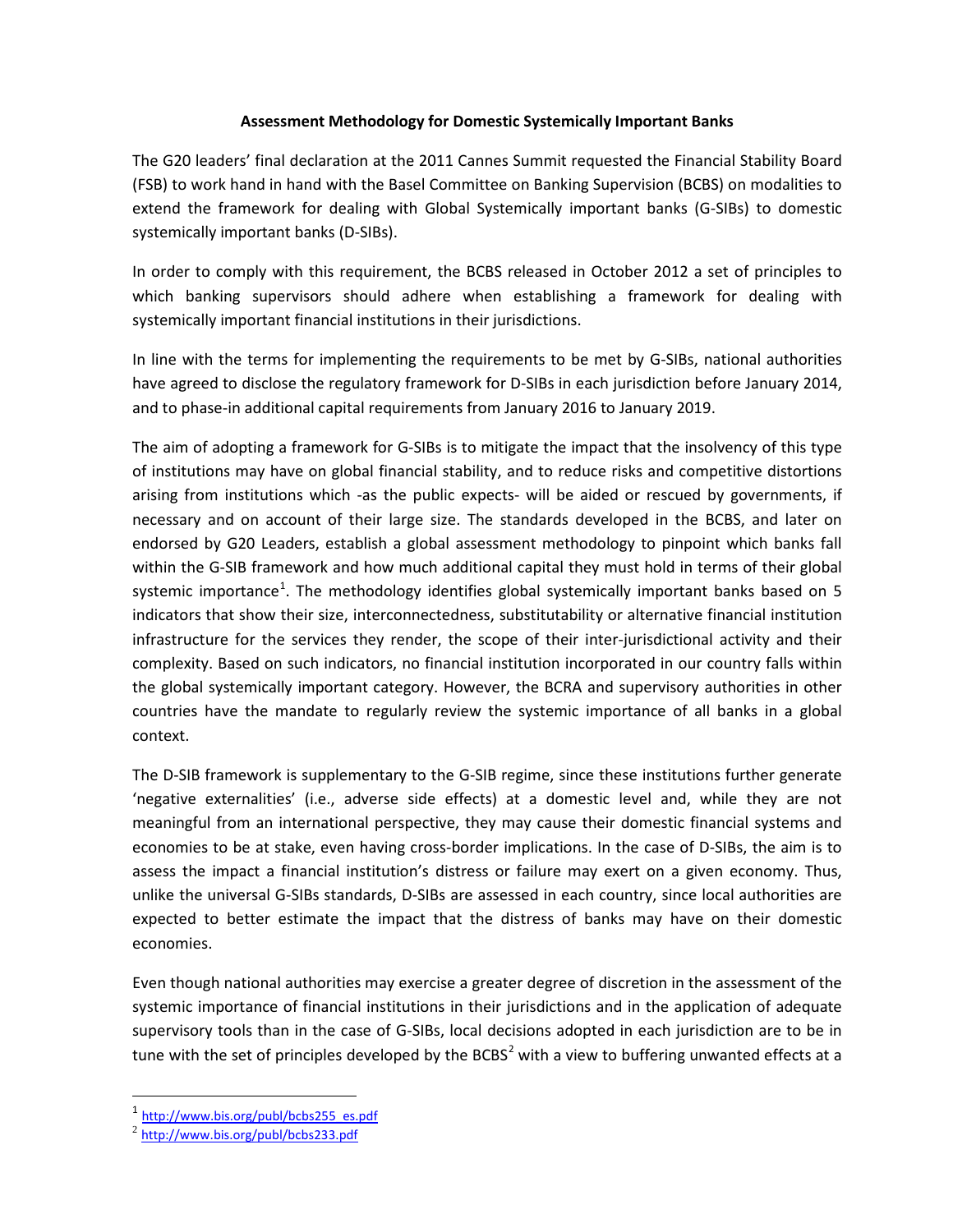regional level. The principles enable to accommodate the structural characteristics of each country's financial system; however, like G-SIBs standards, they are applied on a consolidated basis -i.e., at economic group level in each jurisdiction, including foreign branches-, and are mainly based on a higher additional loss absorbency, i.e., a higher capital requirement.

In reply to the G20 Leaders' request and according to the commitments undertaken at the BCBS, the BCRA has devised an assessment methodology for systemically important financial institutions in Argentina, the main features of which are described below. More details and a numeric example are given in the following annex.

According to Principle 5 of the framework developed by the BCBS, the process for assessing the degree of systemic importance of financial institutions licenced in our local market starts with the individual assessment of specific aspects related to size, interconnectedness, substitutability —both in terms of alternative infrastructure and market concentration in the financial system—, and complexity. Moreover, pursuant to BCBS recommendations, in order to include an institution within the category of D-SIB, and estimate additional capital requirements, the structural characteristics of the Argentine financial system as a whole are taken into account, especially, in terms of depth, concentration, and degree of substitutability as regards intermediation and lending activities.

Moreover, our country still evidences a significant level of regional concentration as to financial services along with some inequality in terms of population access to such services, a pair of unresolved issues in which public policies will play a critical role in the coming years.

It should be mentioned that the financial institutions falling under the scope of our system are comparatively small in size. Our largest institution in terms of assets/GDP is significantly smaller than leading institutions in most of other countries in the region. Contrariwise, there is a moderate degree of market concentration, which allows to foresee that diversification in our financial system will help mitigate the possible systemic impact of distress of either a given financial institution or banks as a whole. The safety network and the resolution regime provided for in the Bank Deposit Protection Insurance Scheme Act and the Financial Entities Act have proved to be effective during the 2001-2002 crises, and are mechanisms which, like diversification, allow mitigate contagion effects of individual insolvency scenarios.

On the basis of the foregoing considerations, it has been deemed appropriate to assess the following elements for each indicator:

- a) *size:* volume of assets —excluding liquid assets—, number of branches and ATMs;
- b) *interconnectedness:* intra-system assets and liabilities, excluding transactions with the BCRA, and wholesale funding volume;
- c) *substitutability:* security custody services, participation in the payments system, and origination and administration of securitisations; and
- d) *complexity:* trading in OTC derivatives and holdings of marked-to-market securities, excluding those instruments issued by the BCRA.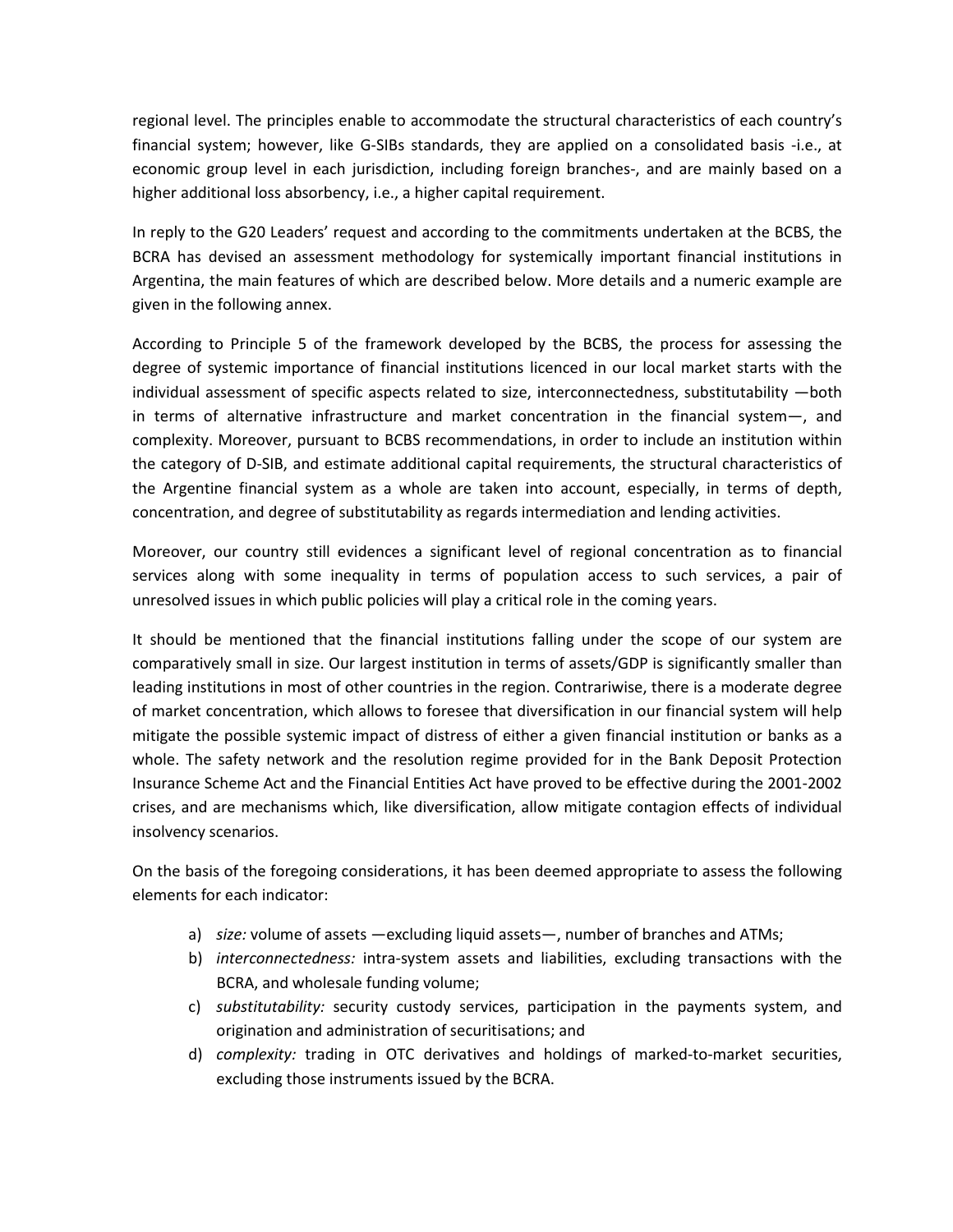In the course of assessment, indicators and their components are weighted as follows: volume of assets, 20%; number of branches, 15%; number of ATMs, 15%; interconnectedness, 20%; substitutability, 20%, and complexity, 10%. The composite indicator may take values from 1 to 0.

In the coming months, the BCRA will classify institutions based on data about the foregoing components that were gathered as of the end of 2013, and will disclose the additional capital requirement to be met by the banks so classified, as well as the time and manner of compliance. As set forth in Principle 12 of the document issued by the BCBS on D-SIBs, such higher requirement is to be exclusively paid in with Common Equity Tier 1 (CET1). As agreed in the BCBS, in addition to the additional capital requirement, institutions classified as D-SIBs shall be subject to greater scrutiny by supervisory authorities, and, occasionally, to stricter regulations. This is true for requirements in terms of corporate governance and other related provisions, mainly those targeting group A institutions. Moreover, the SEFyC will continue implementing its supervisory scheme based on risk, systemic importance, and complexity of financial institutions.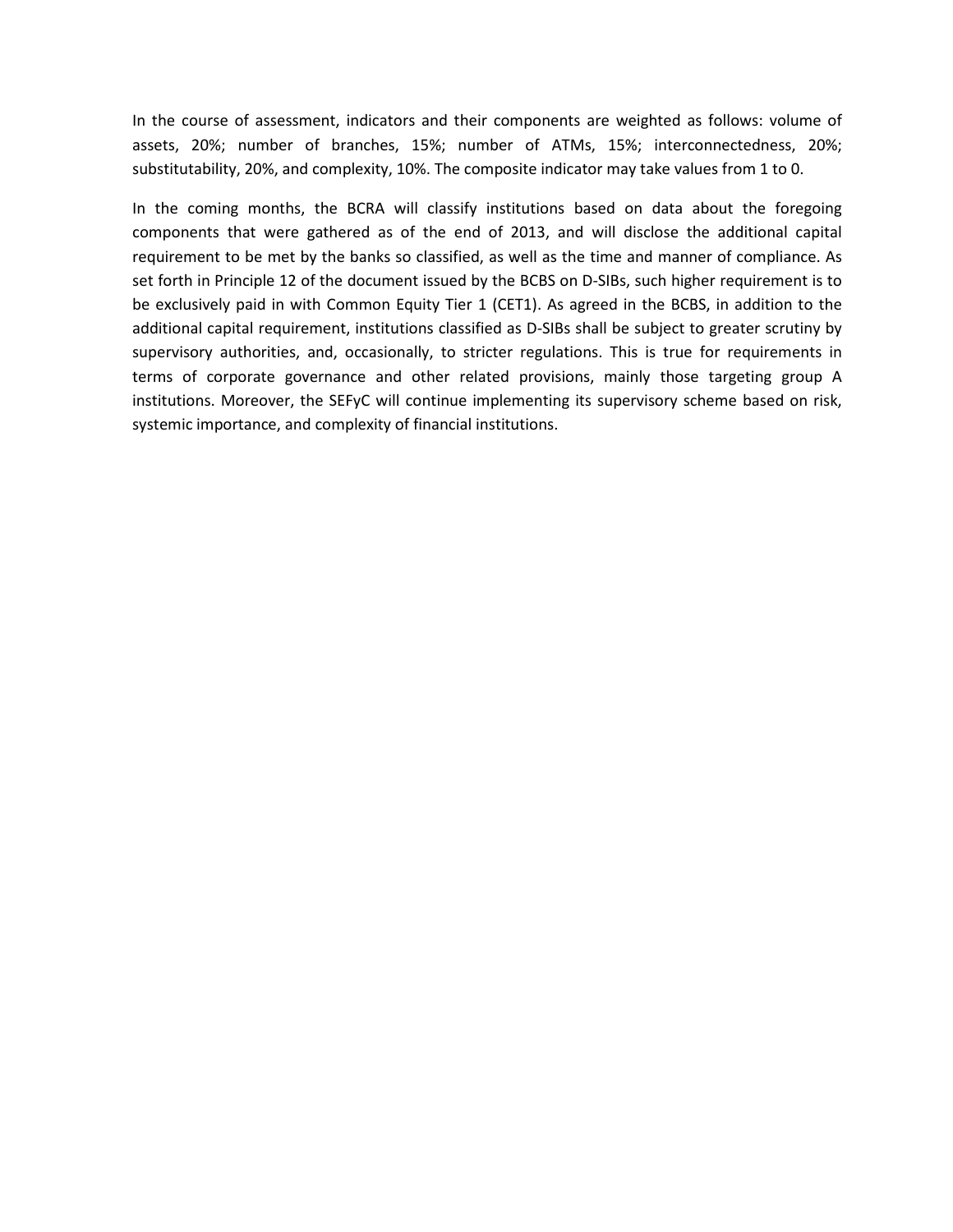## **Explanatory note on the classification of financial institutions**

This document describes the main aspects of the ranking scheme used to classify institutions falling within the scope of the Argentine financial system. The score established thereby enables to subsequently determine the degree of systemic importance of each institution.

Pursuant to the methodology suggested by the BCBS, the score assigned to each domestic financial institution considers the following individual factors: a) size; b) interconnectedness between financial institutions; c) substitutability; and d) business complexity. The quantitative variables (components) used to calculate the scores and their weights are described below:

A. Size

- i. *Volume of assets*. Weight: 20%;
- ii. *Number of branches*. Weight: 15%;
- iii. *Number of ATMs*. Weight: 15%;
- B. Interconnectedness between financial institutions
	- i. *Inter-financial assets*. Weight: 6.66%;
	- ii. *Inter-financial liabilities*. Weight: 6.66%;
	- iii. *Wholesale funding*. Weight: 6.66%;
- C. Substitutability
	- i. *Security custody services*. Weight: 6.66%;
	- ii. *Payment system services*. Weight: 6.66%;
	- iii. *Origination and administration of securitisations*. Weight: 6.66%;
- D. Business complexity
	- i. *Trading in derivatives*. Weight: 5%;
	- ii. *Holdings of marked-to-market securities*. Weight: 5%.

The values set for the quantitative variables above are the result of data gathered by several Information Systems available to the BCRA, featuring the following additional characteristics:

- A. Size
	- *i. Volume of assets.* Balance of total banking assets, net of liquid assets in a broad sense (including cash in banks, financial institutions' deposits with the BCRA, reverse repos with the BCRA against LEBACs and NOBACs, and their own holdings of LEBACs and NOBACs).
	- *ii. Number of branches.* Including all types of banking offices.
	- *iii. Number of ATMs.* All ATMs that banks make available to the public, including self-service terminals.
- B. Interconnectedness between financial institutions
	- i. *Inter-financial assets.* Balance of loans to other financial institutions and reverse repos transactions where the counterparty is a financial institution.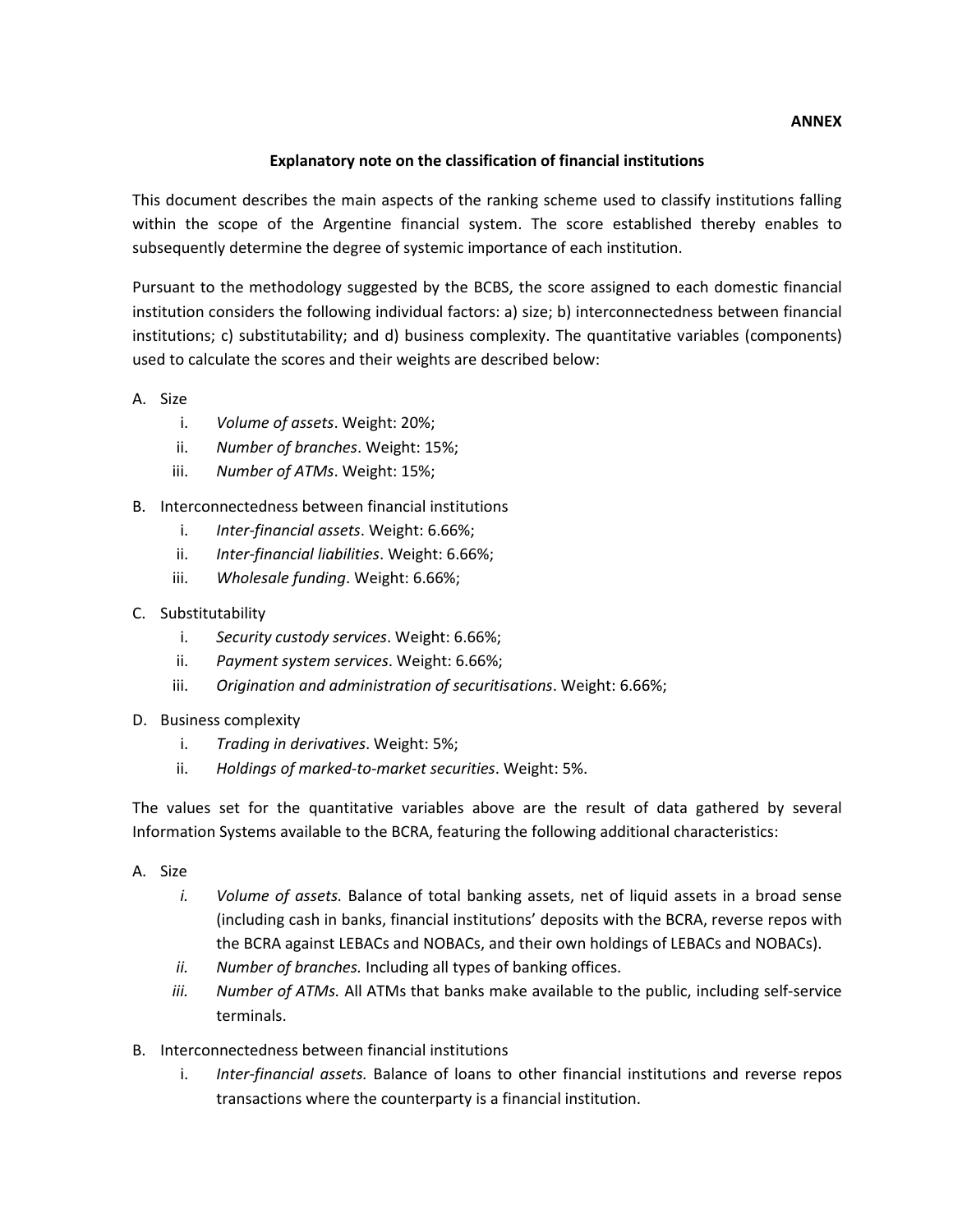- *ii. Inter-financial liabilities.* Balance of deposits from other financial institutions and repo transactions where the counterparty is a financial institution.
- *iii. Wholesale funding.* Balance of financial loans borrowed.
- C. Substitutability
	- *i. Security custody services.* Balance of custody service activities (including securities and other financial assets) carried out by each institution.
	- ii. *Payment system services.* Checks debited from (issuance), and credited to, (receipt) each financial institution.
	- iii. *Origination and administration of securitisations.* It includes the activity performed by each institution as originator or administrator of securitisations having bank loans as underlying assets.
- D. Business complexity
	- i. *Trading in derivatives.* Notional amount of forward and swap transactions traded at the MAE and OTC transactions.
	- ii. *Holdings of marked-to-market securities.* Sovereign bonds recorded at fair value, excluding LEBAC and NOBAC holdings.

The steps involved in assigning a score to each institution are described below. For illustration purposes, the table below contains a simple numeric example. This table features the methodology applied to a hypothetical financial system.

First, in the case of each one of the above mentioned variables (taking into account their relevant scale and unit; see in the table, the first column of each variable) the relative share of each institution in the total financial system is estimated (second column of each variable). Subsequently, the relative share of each variable is multiplied by the weight coefficient established for each one of them (third column of each variable).

A special comment should be made on the "Wholesale Funding" variable. Following the BIS methodology, this variable is computed on the basis of the indicator for each bank, and then it is standardized by adding all financial institutions' indicators. The corresponding weighting factor is subsequently included, as previously noted.

The final score of each institution —established for classification purposes— is the result of adding up all weighted values of each variable included in the analysis (see the last column of the table). The summation of the resulting score is "1".